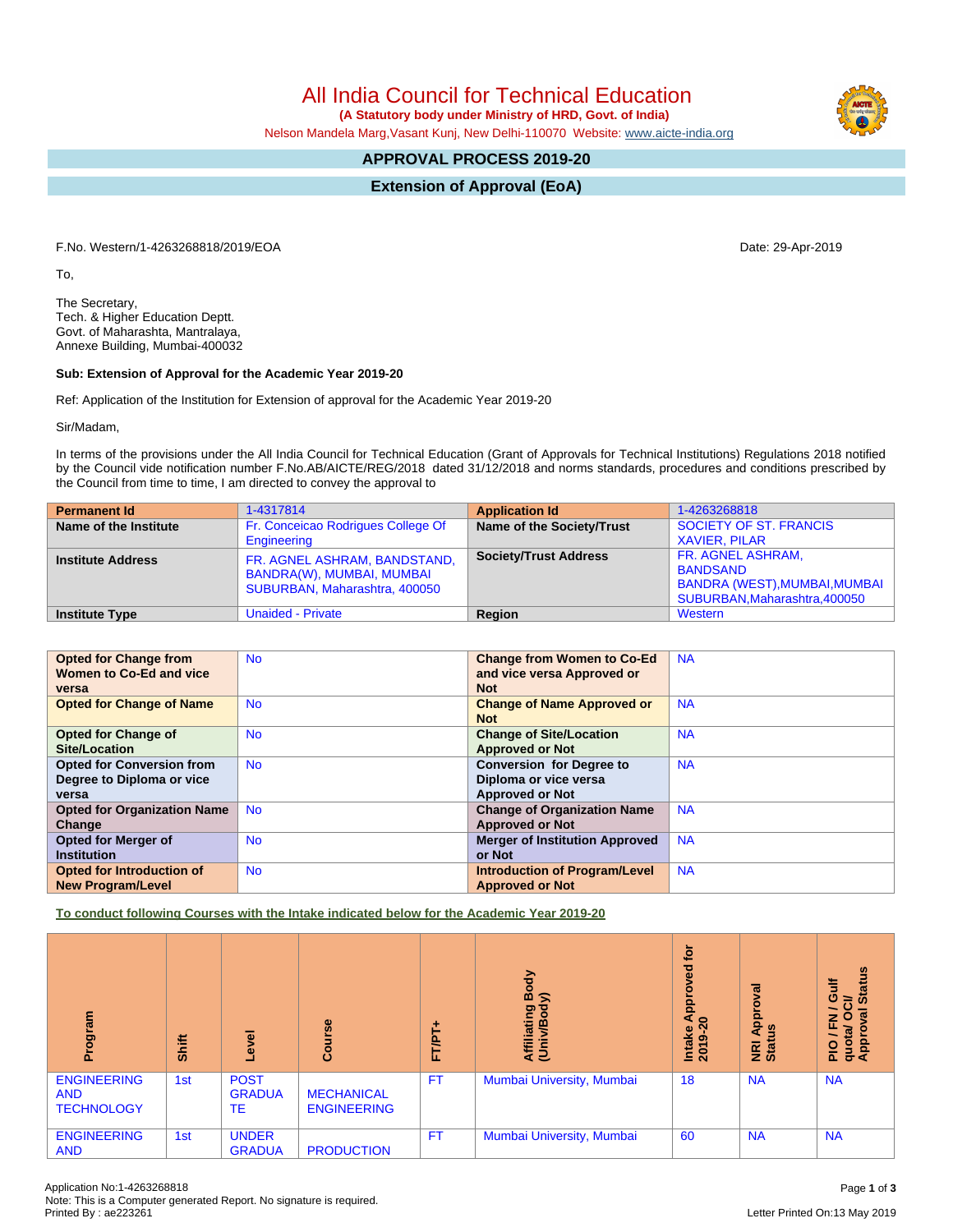| <b>TECHNOLOGY</b>                                     |     | <b>TE</b>                                  | <b>ENGINEERING</b>                                            |           |                           |     |           |           |
|-------------------------------------------------------|-----|--------------------------------------------|---------------------------------------------------------------|-----------|---------------------------|-----|-----------|-----------|
| <b>ENGINEERING</b><br><b>AND</b><br><b>TECHNOLOGY</b> | 1st | <b>UNDER</b><br><b>GRADUA</b><br><b>TE</b> | <b>ELECTRONICS &amp;</b><br><b>COMPUTER</b><br><b>SCIENCE</b> | FT.       | Mumbai University, Mumbai | 60  | <b>NA</b> | <b>NA</b> |
| <b>ENGINEERING</b><br><b>AND</b><br><b>TECHNOLOGY</b> | 1st | <b>UNDER</b><br><b>GRADUA</b><br>TE        | <b>COMPUTER</b><br><b>ENGINEERING</b>                         | <b>FT</b> | Mumbai University, Mumbai | 120 | <b>NA</b> | <b>NA</b> |
| <b>ENGINEERING</b><br><b>AND</b><br><b>TECHNOLOGY</b> | 1st | <b>UNDER</b><br><b>GRADUA</b><br>TE        | <b>MECHANICAL</b><br><b>ENGINEERING##</b>                     | <b>FT</b> | Mumbai University, Mumbai | 60  | <b>NA</b> | <b>NA</b> |

+FT –Full Time,PT-Part Time

## Approved New Courses

#### **Course(s) Applied for Closure by the Institute for the Academic Year 2019-20**

| <b>Program</b>                                        | <b>Shift</b> | Level                          | Course                                   | $FT/PT+$ | <b>Affiliating Body (Univ/Body)</b> | <b>Course Closure</b><br><b>Status</b> |
|-------------------------------------------------------|--------------|--------------------------------|------------------------------------------|----------|-------------------------------------|----------------------------------------|
| <b>ENGINEERING</b><br><b>AND</b><br><b>TECHNOLOGY</b> | 1st          | <b>POST</b><br><b>GRADUATE</b> | <b>ELECTRONICS</b><br><b>ENGINEERING</b> |          | Mumbai University,<br>Mumbai        | Approved                               |

+FT-Full Time,PT-Part Time

\$ Due to non-submission of NOC's from University / Board and / or State Government

## **Course(s) Approved for Merger with other Course(s) for Academic Year 2019-20**

| <b>Program</b>                              | <b>Shift</b> | Level                           | <b>Course</b>                           | $FT/PT+$ | <b>Affiliating Body (Univ/Body)</b> | <b>Course Merged</b><br>With          |
|---------------------------------------------|--------------|---------------------------------|-----------------------------------------|----------|-------------------------------------|---------------------------------------|
| <b>ENGINEERING AND</b><br><b>TECHNOLOGY</b> | 1st          | <b>UNDER</b><br><b>GRADUATE</b> | <b>INFORMATION</b><br><b>TECHNOLOGY</b> | F1       | Mumbai University, Mumbai           | <b>COMPUTER</b><br><b>ENGINEERING</b> |

+FT-Full Time,PT-Part Time

In case of any differences in content in this Computer generated Extension of Approval Letter, the content/information as approved by the Executive Council / General Council as available on the record of AICTE shall be final and binding.

Strict compliance of Anti-Ragging Regulation: - Approval is subject to strict compliance of provisions made in AICTE Regulation notified vide F. No. 37- 3/Legal/AICTE/2009 dated July 1, 2009 for Prevention and Prohibition of Ragging in Technical Institutions. In case Institution fails to take adequate steps to Prevent Ragging or fails to act in accordance with AICTE Regulation or fails to punish perpetrators or incidents of Ragging, it will be liable to take any action as defined under clause 9(4) of the said Regulation.

#### **It is mandatory to comply all the essential requirements as given in APH 2019-20(appendix 6)**

NOTE: If the State Government / UT / DTE / DME has a reservation policy for admission in Technical Education Institutes and the same is applicable to Private & Self-financing Technical Institutions, then the State Government / UT/ DTE / DME shall ensure that 10 % of Reservation for EWS would be operational from the Academic year 2019-20 without affecting the percentage reservations of SC/ST/OBC/General . However, this would not be applicable in the case of Minority Institutions referred to the clause (1) of Article 30 of **Constitution of India.**

> **Prof. A.P Mittal Member Secretary, AICTE**